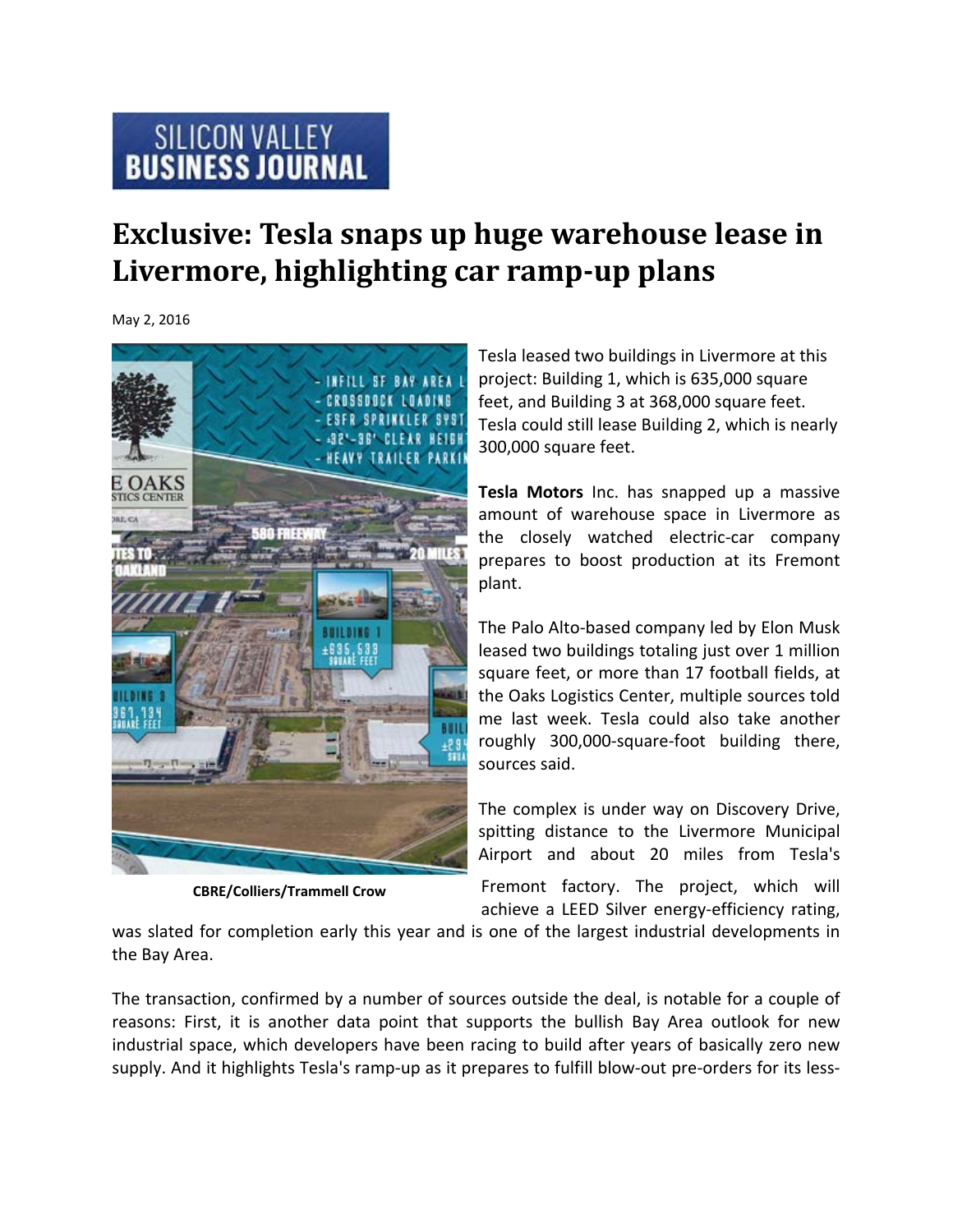expensive Model 3 sedan starting at the end of 2017, not to mention the Model X crossover, which started deliveries in September.

The Model 3 starts at \$35,000 and even though it is not expected to start shipping until late next year, Tesla has received more 400,000 pre‐orders. In comparison, the company expects between 80,000 and 90,000 in combined sales this year of the Model S and Model X.

The Livermore project, developed by Trammell Crow Co. and partner Bentall Kennedy, is relatively close enough to Fremont ‐‐ a half hour with no traffic ‐‐ to make it attractive, experts said. The location could also allow Tesla to attract a workforce from a larger geography, such as the Central Valley.

"Sure, we get it about the traffic and timeline between Fremont and Livermore, but the site, its LEED credentials, its central location, interstate access and exposure all carry the day here," said site selection expert John Boyd Jr., principal at the Boyd Co, which advises clients nationwide. He said the space could also "play a role in Elon Musk's interests in serving The Bay Area in sectors, including solar and who knows — intergalactic travel."

Tesla once stuffed its Fremont factory with everything from parts storage to suppliers to production equipment. But it's been pushing some of those uses outside of the factory to focus on manufacturing as its production needs have grown. That's fueled deals from suppliers and Tesla itself largely in the East Bay,

It's unclear how many jobs could be created at the new project, but several sources told me that the use is expected to be warehouse, not manufacturing. A Tesla spokeswoman didn't return emails or phone calls left last week. Robert Ferraro and Blake Rasmussen of CBRE, and Michael Lloyd of Colliers represented the developer. Trammell Crow declined to comment on the deal. John Yandle and Shawn Kellenberger of Newmark Cornish & Carey represented Tesla; Yandle declined to comment on Monday citing a confidentiality agreement, and Ferraro didn't return a phone call.

Tesla is reportedly paying about 57 cents per square foot per month, two sources told me. The buildings Tesla took are 635,533 square feet and 367,734 square feet. The remaining building is about 294,000 square feet.

This is the largest regional Tesla lease since last year's 901 Page Ave., a 500,000 square foot former Solyndra manufacturing building in Fremont that **Tesla leased in the summer.** Tesla last year also leased the 300,000‐square‐foot 47400 Kato Road in Fremont, which recently finished construction.

But Tesla appears to be placing dots on the map elsewhere, too, to tap into worker availability. That's what Tesla did in Lathrop in 2014 **for a facility focused on CNC**(computer numerical control) machining.